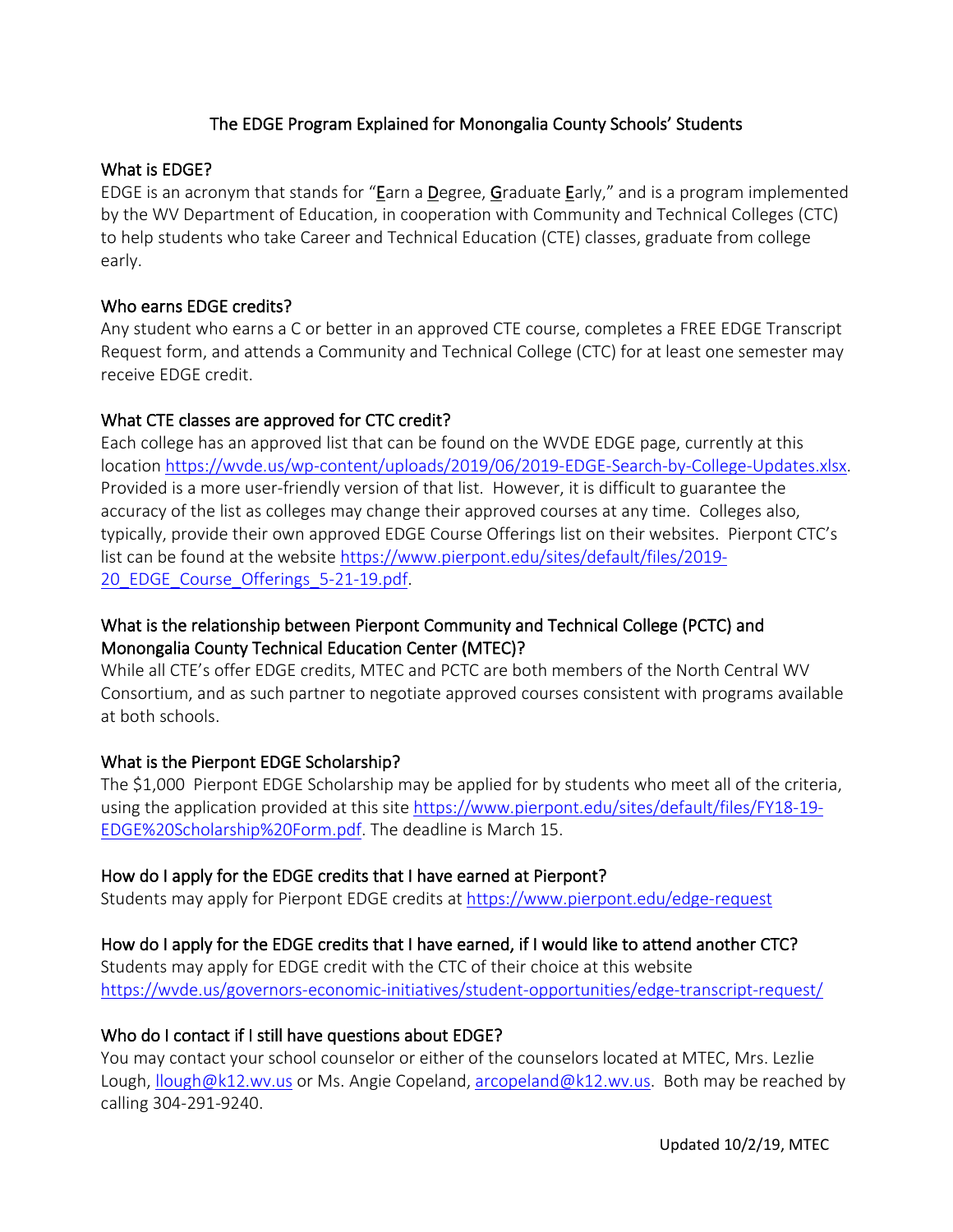| $\mathsf{X}$<br>$\mathsf{X}$<br>0101<br>Agribusiness Systems<br>Resources<br>0102<br><b>Agribusiness Systems</b><br>The Science of Agriculture<br>$\pmb{\times}$<br>Agribusiness Systems<br>$\pmb{\mathsf{X}}$<br>0134<br>Agricultural Experience Program<br>$\overline{\mathsf{x}}$<br>Advanced Principles of Agriculture<br>0136<br><b>Agribusiness Systems</b><br>$\overline{X}$<br><b>Allied Health</b><br>Foundations of Health Science<br>0711<br>$\boldsymbol{X}$<br>$\pmb{\times}$<br>$\mathsf{X}$<br>X<br>$\mathsf{X}$<br><b>Allied Health</b><br>X<br>0715<br>Advanced Principles of Health Science<br>$\mathsf{x}$<br>$\overline{\mathsf{x}}$<br>$\boldsymbol{\mathsf{x}}$<br>$\pmb{\times}$<br>$\boldsymbol{\mathsf{x}}$<br>0721<br><b>Allied Health</b><br><b>Medical Terminology</b><br>0734<br><b>Allied Health</b><br>Medical Assistant Advanced Pharmacology<br>X |              |
|------------------------------------------------------------------------------------------------------------------------------------------------------------------------------------------------------------------------------------------------------------------------------------------------------------------------------------------------------------------------------------------------------------------------------------------------------------------------------------------------------------------------------------------------------------------------------------------------------------------------------------------------------------------------------------------------------------------------------------------------------------------------------------------------------------------------------------------------------------------------------------|--------------|
|                                                                                                                                                                                                                                                                                                                                                                                                                                                                                                                                                                                                                                                                                                                                                                                                                                                                                    |              |
|                                                                                                                                                                                                                                                                                                                                                                                                                                                                                                                                                                                                                                                                                                                                                                                                                                                                                    |              |
|                                                                                                                                                                                                                                                                                                                                                                                                                                                                                                                                                                                                                                                                                                                                                                                                                                                                                    |              |
|                                                                                                                                                                                                                                                                                                                                                                                                                                                                                                                                                                                                                                                                                                                                                                                                                                                                                    |              |
|                                                                                                                                                                                                                                                                                                                                                                                                                                                                                                                                                                                                                                                                                                                                                                                                                                                                                    | $\mathsf{x}$ |
|                                                                                                                                                                                                                                                                                                                                                                                                                                                                                                                                                                                                                                                                                                                                                                                                                                                                                    |              |
|                                                                                                                                                                                                                                                                                                                                                                                                                                                                                                                                                                                                                                                                                                                                                                                                                                                                                    |              |
|                                                                                                                                                                                                                                                                                                                                                                                                                                                                                                                                                                                                                                                                                                                                                                                                                                                                                    |              |
|                                                                                                                                                                                                                                                                                                                                                                                                                                                                                                                                                                                                                                                                                                                                                                                                                                                                                    |              |
| 1623<br><b>Automotive Technology MLR-2</b><br>Automotive Technology<br>X<br>X<br>х                                                                                                                                                                                                                                                                                                                                                                                                                                                                                                                                                                                                                                                                                                                                                                                                 |              |
| $\pmb{\chi}$<br>1625<br><b>Automotive Technology</b><br>Automotive Technology MLR-3<br>X<br>X                                                                                                                                                                                                                                                                                                                                                                                                                                                                                                                                                                                                                                                                                                                                                                                      |              |
| $\pmb{\mathsf{X}}$<br>X<br>1631<br><b>Automotive Technology</b><br><b>Automotive Technology MLR-1</b><br>X<br>X<br><b>Automotive Technology</b><br>Automotive Technology MLR-4<br>$\pmb{\mathsf{X}}$<br>$\boldsymbol{\mathsf{X}}$<br>$\boldsymbol{\mathsf{X}}$<br>1637                                                                                                                                                                                                                                                                                                                                                                                                                                                                                                                                                                                                             |              |
| 1627<br><b>Automotive Technology</b><br>Automotive Technology AST-4<br>X<br>X                                                                                                                                                                                                                                                                                                                                                                                                                                                                                                                                                                                                                                                                                                                                                                                                      |              |
| 1629<br><b>Automotive Technology AST-1</b><br>X<br>X<br><b>Automotive Technology</b>                                                                                                                                                                                                                                                                                                                                                                                                                                                                                                                                                                                                                                                                                                                                                                                               |              |
| 1635<br>Automotive Technology AST-3<br><b>Automotive Technology</b><br>Χ<br>X                                                                                                                                                                                                                                                                                                                                                                                                                                                                                                                                                                                                                                                                                                                                                                                                      |              |
| $\boldsymbol{\mathsf{x}}$<br>1763<br><b>Building Maintenance and Operations</b><br><b>Fundamentals of Electricity</b><br>X                                                                                                                                                                                                                                                                                                                                                                                                                                                                                                                                                                                                                                                                                                                                                         |              |
|                                                                                                                                                                                                                                                                                                                                                                                                                                                                                                                                                                                                                                                                                                                                                                                                                                                                                    |              |
| X<br>$\boldsymbol{\mathsf{X}}$<br>1774<br><b>Building Maintenance and Operations</b><br><b>Building Maintenance and Operations I</b>                                                                                                                                                                                                                                                                                                                                                                                                                                                                                                                                                                                                                                                                                                                                               |              |
| $\mathsf{x}$<br>$\boldsymbol{\mathsf{x}}$<br>1775<br><b>Building Maintenance and Operations</b><br><b>Building Maintenance and Operations II</b>                                                                                                                                                                                                                                                                                                                                                                                                                                                                                                                                                                                                                                                                                                                                   |              |
| $\mathsf{x}$<br>$\mathsf{x}$<br>1776<br><b>Building Maintenance and Operations</b><br><b>Building Maintenance and Operations III</b>                                                                                                                                                                                                                                                                                                                                                                                                                                                                                                                                                                                                                                                                                                                                               |              |
| 1777<br><b>Building Maintenance and Operations</b><br><b>Building Maintenance and Operations IV</b><br>$\boldsymbol{\mathsf{x}}$                                                                                                                                                                                                                                                                                                                                                                                                                                                                                                                                                                                                                                                                                                                                                   |              |
| $\boldsymbol{\mathsf{X}}$<br>1803<br><b>Building Maintenance and Operations</b><br><b>Basic Plumbing and Electricity</b><br>X                                                                                                                                                                                                                                                                                                                                                                                                                                                                                                                                                                                                                                                                                                                                                      |              |
| <b>Building Maintenance and Operations</b><br><b>Fundamentals of Facilities Maintenance</b><br>$\pmb{\times}$<br>$\boldsymbol{\mathsf{x}}$<br>1805                                                                                                                                                                                                                                                                                                                                                                                                                                                                                                                                                                                                                                                                                                                                 |              |
| 1829<br>Masonry and Plumbing<br>X<br><b>Building Maintenance and Operations</b><br>X                                                                                                                                                                                                                                                                                                                                                                                                                                                                                                                                                                                                                                                                                                                                                                                               |              |
| Early Childhood Ed. I<br>1003<br>Careers in Education<br>$\pmb{\times}$<br>X<br>$\pmb{\chi}$<br>X<br>$\mathsf{x}$<br>X<br>$\mathsf{X}$<br>$\boldsymbol{\mathsf{X}}$                                                                                                                                                                                                                                                                                                                                                                                                                                                                                                                                                                                                                                                                                                                | X            |
| Teacher Preparation: Seminar in Educational                                                                                                                                                                                                                                                                                                                                                                                                                                                                                                                                                                                                                                                                                                                                                                                                                                        |              |
| 1135<br>Careers in Education<br>Practice<br>Χ<br>$\boldsymbol{X}$                                                                                                                                                                                                                                                                                                                                                                                                                                                                                                                                                                                                                                                                                                                                                                                                                  | X            |
| Careers in Education<br>Foundations in Education<br>$\mathsf{X}$<br>$\mathsf{X}$<br>1301<br>X<br>Х                                                                                                                                                                                                                                                                                                                                                                                                                                                                                                                                                                                                                                                                                                                                                                                 | X            |
| X<br>$\mathsf{x}$<br>$\boldsymbol{\mathsf{X}}$<br>1302<br>Careers in Education<br>Student Learning, Development and Diversity                                                                                                                                                                                                                                                                                                                                                                                                                                                                                                                                                                                                                                                                                                                                                      | X            |
| 1304<br>Careers in Education<br><b>Educational Psychology and Learning</b><br>X<br>$\mathsf{x}$                                                                                                                                                                                                                                                                                                                                                                                                                                                                                                                                                                                                                                                                                                                                                                                    | X            |
| 1842<br>Carpentry<br>Carpentry I<br>X<br>X<br>Х<br>х                                                                                                                                                                                                                                                                                                                                                                                                                                                                                                                                                                                                                                                                                                                                                                                                                               |              |
| $\mathsf{x}$<br>1843<br>Carpentry<br>Carpentry II<br>X<br>X<br>X                                                                                                                                                                                                                                                                                                                                                                                                                                                                                                                                                                                                                                                                                                                                                                                                                   |              |
| $\mathsf{x}$<br>X<br>X<br>$\boldsymbol{\mathsf{x}}$<br>1844<br>Carpentry II<br>Carpentry                                                                                                                                                                                                                                                                                                                                                                                                                                                                                                                                                                                                                                                                                                                                                                                           |              |
| $\pmb{\mathsf{X}}$<br>1845<br>Carpentry<br>Carpentry IV<br>$\pmb{\chi}$<br>$\pmb{\times}$<br>$\boldsymbol{\mathsf{X}}$                                                                                                                                                                                                                                                                                                                                                                                                                                                                                                                                                                                                                                                                                                                                                             |              |
| 1756<br><b>Electrical Technician</b><br><b>Electrical Trades I</b><br>X<br>X<br>X                                                                                                                                                                                                                                                                                                                                                                                                                                                                                                                                                                                                                                                                                                                                                                                                  | X            |
| X<br>$\boldsymbol{\mathsf{x}}$<br>$\boldsymbol{\mathsf{X}}$<br>1757<br><b>Electrical Technician</b><br><b>Electrical Trades II</b>                                                                                                                                                                                                                                                                                                                                                                                                                                                                                                                                                                                                                                                                                                                                                 | X            |
| $\pmb{\mathsf{X}}$<br>$\pmb{\times}$<br>1758<br><b>Electrical Technician</b><br><b>Electrical Trades III</b><br>X                                                                                                                                                                                                                                                                                                                                                                                                                                                                                                                                                                                                                                                                                                                                                                  | X            |
| <b>Electrical Technician</b><br>1759<br><b>Electrical Trades IV</b><br>$\pmb{\times}$<br>X<br>X                                                                                                                                                                                                                                                                                                                                                                                                                                                                                                                                                                                                                                                                                                                                                                                    | X            |
| $\boldsymbol{\mathsf{x}}$<br>1762<br><b>Electrical Technician</b><br>X<br><b>Blueprint Reading for Electricians</b>                                                                                                                                                                                                                                                                                                                                                                                                                                                                                                                                                                                                                                                                                                                                                                |              |
| $\pmb{\times}$<br>1767<br><b>Electrical Technician</b><br><b>National Electrical Code</b><br>$\boldsymbol{\mathsf{x}}$                                                                                                                                                                                                                                                                                                                                                                                                                                                                                                                                                                                                                                                                                                                                                             |              |
| 1771<br><b>Electrical Technician</b><br>Rotating Devices and Control Circuitry<br>X<br>X<br>X                                                                                                                                                                                                                                                                                                                                                                                                                                                                                                                                                                                                                                                                                                                                                                                      |              |
| 1851<br><b>Graphic Design</b><br>Fundamentals of Illustration<br>X<br>X<br>$\boldsymbol{\mathsf{X}}$<br>1853<br>X                                                                                                                                                                                                                                                                                                                                                                                                                                                                                                                                                                                                                                                                                                                                                                  |              |
| <b>Graphic Design</b><br><b>Fundamentals of Computer Graphics</b>                                                                                                                                                                                                                                                                                                                                                                                                                                                                                                                                                                                                                                                                                                                                                                                                                  |              |
| 1854<br><b>Graphic Design</b><br><b>Computer Graphics</b><br>Χ<br><b>Fundamentals of Desktop Publishing</b><br>X<br>1855<br>Graphic Design                                                                                                                                                                                                                                                                                                                                                                                                                                                                                                                                                                                                                                                                                                                                         |              |
| 1856<br>Graphic Design<br>Desktop Publishing/Page Layout<br>$\boldsymbol{\mathsf{x}}$                                                                                                                                                                                                                                                                                                                                                                                                                                                                                                                                                                                                                                                                                                                                                                                              |              |
| <b>Fundamentals of Graphic Design</b><br>1857<br><b>Graphic Design</b><br>X<br>X<br>X                                                                                                                                                                                                                                                                                                                                                                                                                                                                                                                                                                                                                                                                                                                                                                                              |              |
| $\pmb{\mathsf{X}}$<br>1861<br><b>Graphic Design</b><br>Illustration<br>$\boldsymbol{\mathsf{X}}$                                                                                                                                                                                                                                                                                                                                                                                                                                                                                                                                                                                                                                                                                                                                                                                   |              |
| <b>HVAC Technician</b><br>1601<br><b>Basic Control Circuits</b><br>Х                                                                                                                                                                                                                                                                                                                                                                                                                                                                                                                                                                                                                                                                                                                                                                                                               |              |
| 1602<br><b>HVAC Technician</b><br>Air Conditioning Applications<br>$\boldsymbol{\mathsf{x}}$                                                                                                                                                                                                                                                                                                                                                                                                                                                                                                                                                                                                                                                                                                                                                                                       |              |
| 1603<br><b>HVAC Technician</b><br><b>Domestic Refrigeration</b><br>X                                                                                                                                                                                                                                                                                                                                                                                                                                                                                                                                                                                                                                                                                                                                                                                                               |              |
| 1607<br><b>HVAC Technician</b><br><b>Heating Systems</b><br>$\mathsf{x}$                                                                                                                                                                                                                                                                                                                                                                                                                                                                                                                                                                                                                                                                                                                                                                                                           |              |